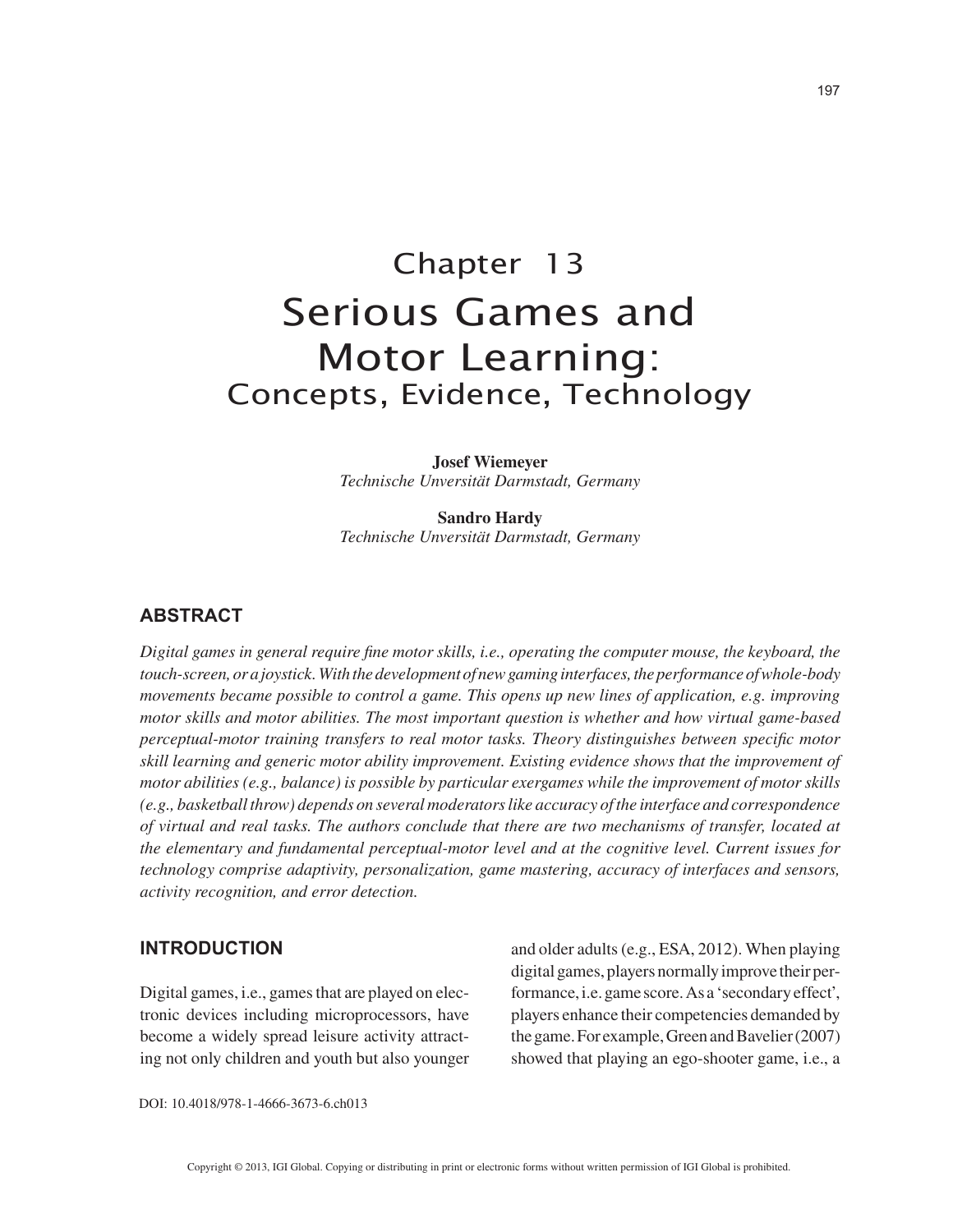game where the player acts from a first-person perspective and has to fight against other players by using a gun, improved spatial resolution of visual perception. This was not the case for participants playing Tetris.

In Figure 1 competency areas relevant to digital games are illustrated. Gaming can affect five dimensions of competencies:

- Cognitive competencies.
- Motivational, emotional and volitional competencies.
- Perceptual-motor competencies.
- Social competencies.
- Media competencies.

Considering these game-specific effects on competencies the idea seems likely to develop and construct digital games that do not only elicit fun and entertainment but are intentionally and systematically designed to improve selected competencies. Therefore, Serious Games (SG) can be defined as digital games explicitly serving additional purposes beyond mere fun and entertainment. Beginning in the 1980s, SG have been

*Figure 1. Competencies potentially enhanced by playing digital games (adapted with modifications from Wiemeyer & Kliem, 2012, p. 42)*

| Cognition:<br>Perception<br>Attention<br>Understanding structures and<br>meanings<br>Strategic thinking<br>Problem solving | Motor control:<br>Eye-hand/foot coordination<br>Reaction time<br>Rhythmic abilities<br>Balance<br>Flexibility, endurance, strength |
|----------------------------------------------------------------------------------------------------------------------------|------------------------------------------------------------------------------------------------------------------------------------|
| Planning, management<br>Memory<br><b>Emotions &amp; volition:</b><br>Emotional control<br>Stress control<br>Endurance      | Social competencies:<br>Cooperation<br>Mutual support<br>Empathy<br>Interaction and communication<br>skills<br>Moral judgements    |
| Personal competencies:<br>Self-observation<br>Self-critics<br>Self-efficacy<br>Identity<br>Emotional control               | Media competency:<br>Media knowledge<br>Self-regulated use<br>Active communication<br>Media design                                 |

developed for and applied to numerous fields like vocational training, academic and school education, health and rehabilitation, solving scientific issues, and sports (e.g., Ratan & Ritterfeld, 2009). SG promise to offer unique options for learning meeting the requirements posed by theories of learning: "Modern theories of effective learning suggest that learning is most effective when it is active, experiential, situated, problem-based and provides immediate feedback" (Connolly, Boyle, McArthur, Hainey, & Boyle, 2012, p. 661).

In this chapter, we focus on the application of SG to motor learning.

The objective of this chapter is to address the following questions: Can motor learning be enhanced by SG? If so, which mechanisms are responsible for the learning effects? For further applications, which are the prerequisites for establishing strong and sustainable motor learning effects?

As a first step, theories of motor learning and transfer are discussed in order to deal with the possible mechanisms relevant to the impact of SG on motor competencies. Then existing evidence is analyzed testing the influence of SG on motor learning. Finally, the chances and limits of applying SG to motor learning are discussed.

# **SERIOUS GAMES FOR MOTOR LEARNING: THEORY**

Motor learning can be defined as the more or less permanent change of the capability to show observable behavior (i.e., movements) as a consequence of experience (i.e., mental or physical practice).

In principle motor learning can take two forms (See Figure 2): On the one hand *specific motor skills* like operating a surgical instrument or throwing a javelin can be acquired or improved. On the other hand *domain-specific general motor abilities* can be improved. General abilities are differentiated into conditional and coordinative abilities.